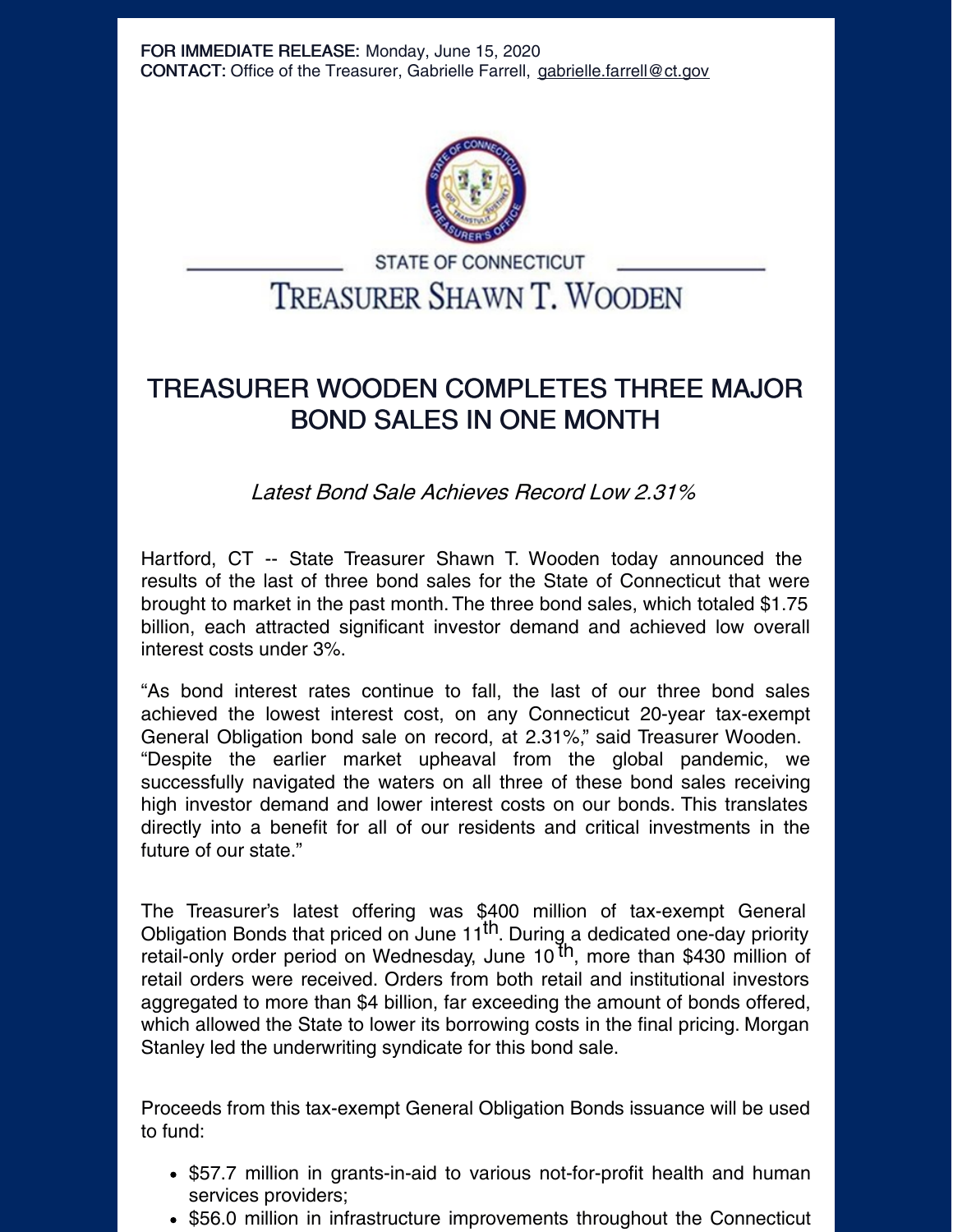- State Colleges and Universities system;
- \$43.7 million in wastewater treatment upgrades at the Metropolitan District Commission's water pollution control facilities;
- \$42.7 million in housing projects in Bridgeport, Bristol, Ellington, Fairfield, Farmington, Glastonbury, Hartford, Kent, Manchester, Meriden, Naugatuck, New Haven, Norwich, Trumbull, Wallingford, and Westbrook;
- \$42.4 million in Clean Water and Drinking Water Projects in Hartford, New Haven, Norwich, Old Lyme, Plainville, Thomaston, and Torrington;
- \$41.0 million in Grants for Urban Action in Bridgeport, Fairfield, Hartford, New Britain, New London, Stamford, Stratford, Waterbury, West Hartford, West Haven, Wethersfield, and Windsor Locks;
- \$40.5 million for various State and Judicial equipment, technology and improvements;
- \$26.0 million to the Small Town Economic Assistance program;
- \$20.0 million to General Dynamics Electric Boat in Groton;
- \$15.0 million to the Local Capital Improvement Projects program; and
- \$15.0 million for various infrastructure projects in Bridgeport, Hartford, Killingly, Milford, New London, Trumbull, and Windham.

The Treasurer priced the three final State bond sales of the fiscal year between May 19<sup>th</sup> and June 11<sup>th</sup>. The bond closings for these three financings began on May 29<sup>th</sup> with the final scheduled on June 25<sup>th</sup> for this most recent offering. The first of the three bond sales was the May 19<sup>th</sup> pricing of \$850 million Special Tax Obligation (STO), Transportation Infrastructure Bonds, that attracted over \$480 million in retail orders alone, the highest level of retail sales for any STO bond sale. The second offering was the May 28<sup>th</sup> pricing of \$500 million Taxable General Obligation Bonds that achieved a low 2.43% borrowing cost for the ten-year bonds.

"Following the onset of the COVID crisis, the municipal bond markets experienced major disruptions marked by reduced liquidity and weak investor demand," continued Treasurer Wooden. "In conjunction with our financial advisors, my office developed a thoughtful strategy to bring these transactions to market on a compressed schedule. The results are especially noteworthy given that Treasury staff and our business partners executed these transactions working mostly from home due to the pandemic. The investor demand is the clearest signal we have yet that the municipal markets are confident about Connecticut, as supported by all four rating agencies reaffirming the State's credit ratings and stable outlooks last month."

For more information about the State's bonding programs, please visit: [www.buyCTbonds.com](http://www.buyctbonds.com/).

###

## About the Office of the State Treasurer

Under the leadership of Connecticut's State Treasurer Shawn T. Wooden, the Office of the Treasurer is dedicated to safeguarding the state's financial resources and taxpayers' dollars, while maximizing returns and minimizing risks and operating at the highest professional and ethical standards. Through investments and disbursements, the office continues to enhance the state's fiscal stability, financial literacy, college savings, and its